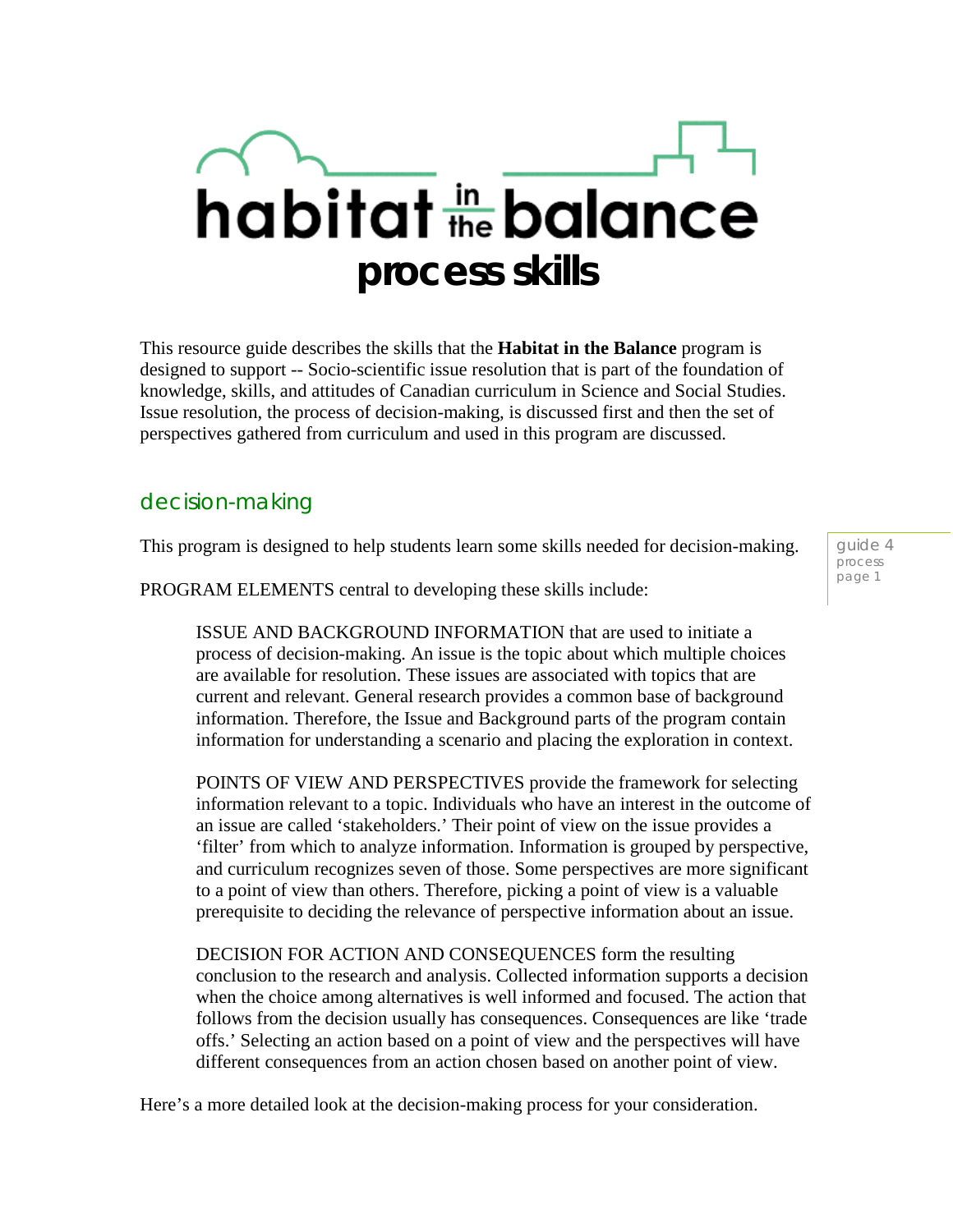THE PROCESS of socio-scientific issue investigation in a classroom, and mirrored in the **Habitat in the Balance** program, may take the following steps to complete:

- 1. SELECT AN ISSUE that relates to human impacts on habitat systems. For example, there are many issues about water that people may be concerned about. You may wish to read the background on several issues prior to selecting the one you wish to investigate.
- 2. UNDERSTAND THE QUESTION of a specific issue.
- 3. BEGIN TO RECORD INFORMATION for when you are ready to choose an action and to communicate with others.
- 4. IDENTIFY THE SITUATION to be resolved for this issue and the details about it.
- 5. LIST POSSIBLE ACTIONS to address the issue, or reduce the effects of it, arising from information relevant to the issue.
- 6. REVIEW POINTS OF VIEW of the people, the stakeholders, impacted by this issue. Select a point of view that interests you and use it as a filter for your information-gathering and choices.
- 7. EXPLORE BACKGROUND information to better understand what is known about the issue and how different actions will address it. This information will likely be of interest to all the different points of view.
- 8. USE PERSPECTIVES as ways of thinking about the information. From your point of view some perspectives may be more significant that others and some may not apply to some points of view at all.
- 9. REVIEW AND REFINE NOTES picked from the most relevant perspectives and making changes to the information gathered so it is clear, concise, and suggests an action on the issue.
- 10. SELECT AN ACTION that best fits with your point of view and informed by the information gathered, producing a statement to explain your choice.
- 11. CHECK THE CONSEQUENCES of the action selected with others who have a similar point of view for consistency with that viewpoint.
- 12. PRODUCE A SUMMARY REPORT with your statement on the issue and information gathered that backs up that choice.

(See Guide 10 "black-line printable" for a user friendly copy of these steps on decision-making.)

guide 4 process page 2

I<br>T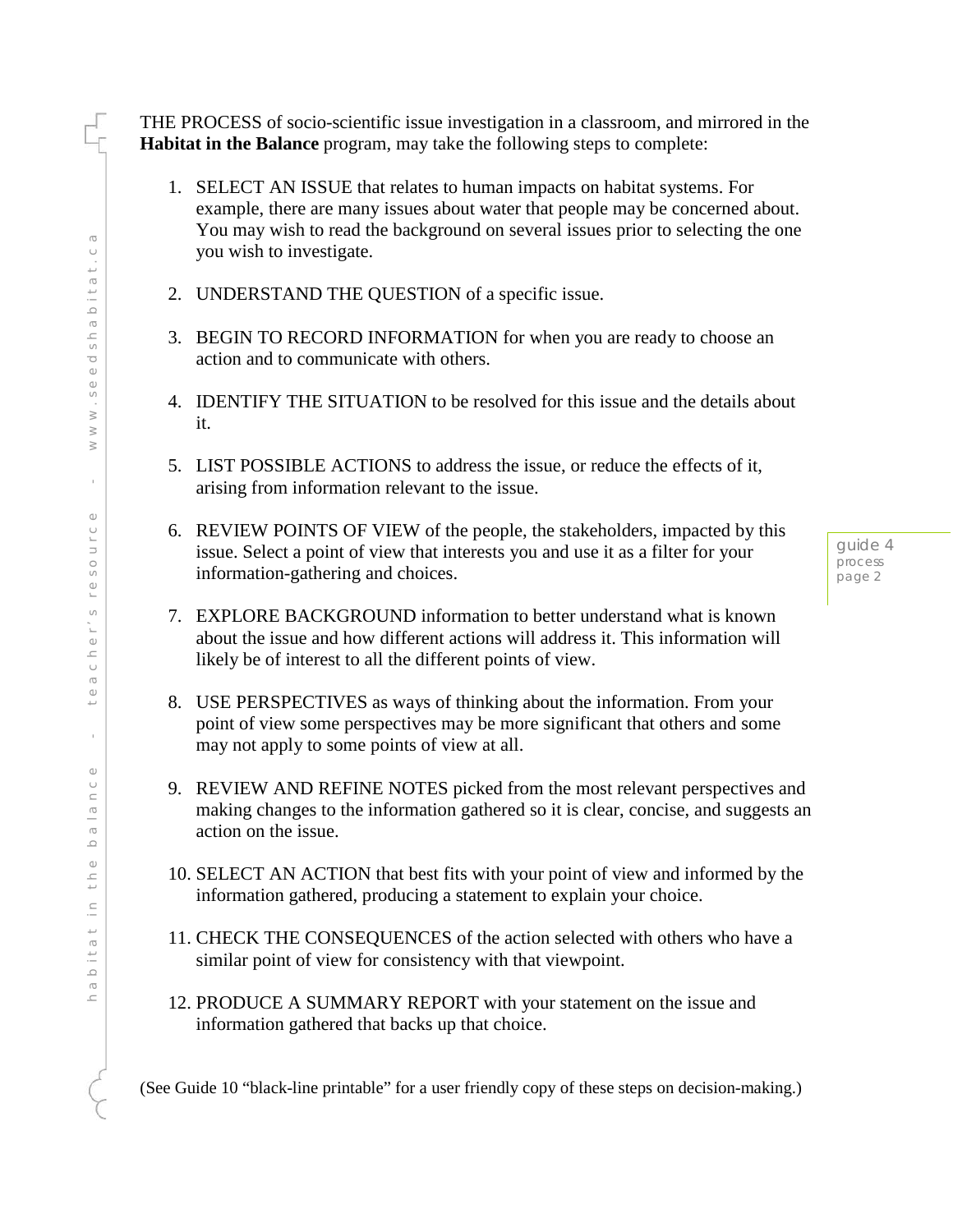Following the preparation of a 'summary report' at the conclusion of the **Habitat in the Balance** program, there are several class activities that will enrich the decision-making process. For example:

- 13. MEET WITH OTHER POINTS OF VIEW (STAKEHOLDERS) to share statements of choice on the issue.
- 14. ARRIVE AT A CONSENSUS on how to resolve the issue. Any changes made to the selected actions should be supported by information gathered and presented.
- 15. EVALUATE the resolution and how it would proceed or occur.
- 16. NOTE QUESTIONS OR ISSUES arising from an evaluation of the issue resolution. Note that other modules within the **Habitat in the Balance** program may be available to support these questions for further research.

## perspectives

Informed decision-making requires an understanding of several perspectives, such as, historic, scientific, technological, environmental, economic, social, and political. These perspectives are common to several curricular learning outcomes that deal with inquiry, analysis, and decision-making. Depending on the issue some perspectives, will be more important than others.

guide 4 process page 3

Perspectives that are:

- Historic refer to continuity or change of events over time and the role they play in influencing decisions and actions,
- Scientific refer to the data or information that is obtained by systematic investigation, experimentation, and testing,
- Technological refer to the tools we use to control, modify, and adapt to our environment,
- Environmental refer to the natural world, the inhabitants, and their relationships with each other and the air, land, and water in which they live, and global connections among them,
- Economic refer to money, business, the cost of goods and services, the availability of resources, and the value placed on what is bought and sold,
- Social refer to humans and their interactions with each other as a community and the environment, their cultural traditions, and beliefs, and
- Political refer to decisions, regulations, and policies made by a governing or authoritative agency.

TRY THIS EXERCISE TO GET PRACTICE IDENTIFYING PERSPECTIVES – Statements in the following story have been identified as a fit with these perspectives: historic, scientific, technological, environmental, economic, social, and political.